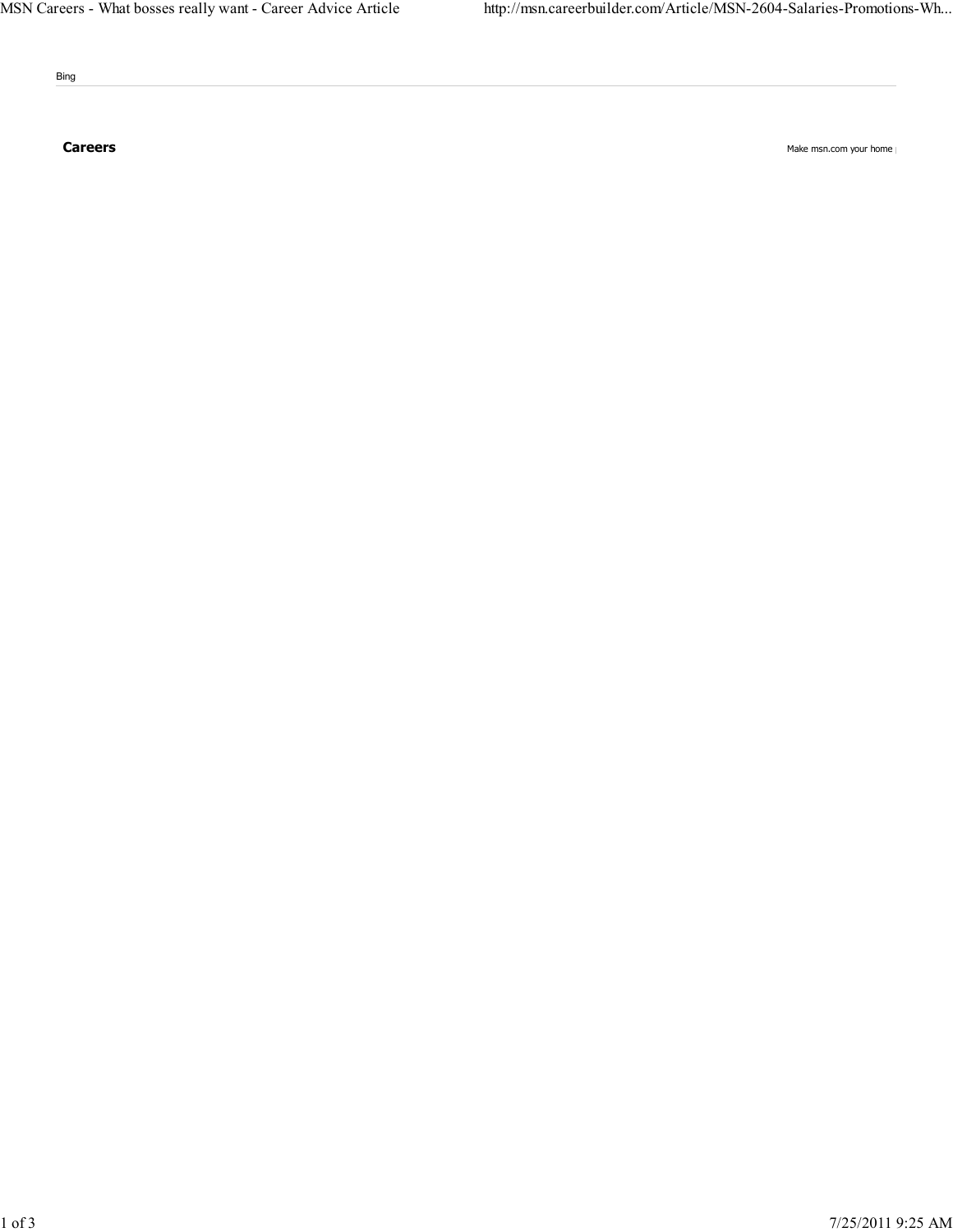## What bosses really want

By Rachel Farrell, Special to CareerBuilder



Most employees want nothing more than to impress their boss. But it's hard to do that when you don't know exactly what bosses want.

Do they want you to check in every day with a status report? Do they want you to come to them only when there's a problem? Do they want you to ask questions, or figure out the answers on your own?

We asked the men and women in charge what they really want from their employees. Here's what they had to say:

"Bosses are busy. At any given moment, they have 10 things that they should have been doing yesterday, which means that bosses want employees that can save them time. They want employees that can make the daily decisions on their own and who have enough initiative to see how something is done the first time and then do it the next time without guidance. Bosses also want employees that are humble and gracious. They want employees that are willing to put the work in, but humble enough to pass the praise along to everyone. Finally, bosses want employees that respect themselves. Employees that respect themselves as well are a joy because they are usually self-confident. This type of attitude prevents mental breakdowns, unnecessary drama, and all of the little stresses that bosses hate dealing with on a daily basis." -- James Clear, founder of Passive Panda, a business advice website

"Honest communication. To manage effectively across the organization, acute awareness regarding the interdependency of departments, partnerships, culture and subcultures is critical. Clear communication benefits stakeholders by supplying relevant information in order to ensure their continued buy-in and support. Communication serves to maintain a straightforward understanding of the process to be followed, content of updates, frequency of updates and an assessment of project management tools employed. -- Victoria Krayna, founder/CEO, Life-staging by Victoria, a career coaching firm

"Good bosses want these things from their direct reports: honesty and the [ability to say what] he or she thinks about a proposal or idea; the willingness to disagree without being disagreeable; someone who is pleasant to work with; someone who does what she or he says will get done; and someone who supports an agreed-upon action, even if the person thinks the agreed-upon action is not right." *--Richard S. Deems, Ph.D., co-author of "Make* Job Loss Work for You"

"They are honest and ethical. They care about doing a good job. They are proactive. They are lifelong learners. They seek to constantly improve. They think long-term." -- Dave Hatter, Libertas Technologies, a database software company

"The best employees are motivated, resourceful and conscientious. Without motivation, you have nothing, because nothing starts. Resourcefulness brings innovative thinking to the forefront and helps maintain an edge on the competition while increasing efficiency. Conscientiousness prevents mistakes from happening and repeatedly stands out as a predictor of success on the job. When these three occur [together], success is guaranteed." -- Lynda Zugec, managing director, The Workforce Consultants

"There are three main things I look for in a successful team member: an amazing skill set that will help the company move forward, a very high work ethic [and] a pleasant personality. We like to have fun with each other and our clients. While everyone has bad days, a person who's generally pleasant is a major plus for any boss." -- Shilonda Downing, Virtual Work Team, a temporary-services recruiter

"Engaged employees who work with passion and feel a profound connection to their company. They drive innovation and move the organization forward." -- Maynard Brusman, consulting psychologist and executive coach

"Team player: If you're not a team player you can't play on my team. Your opinion: I want everyone on the team to have an opinion. Positive attitude: You must have a can-do mentality to remain on our team. Honesty: You must tell me the truth as you know it. Don't back down: If you believe in your idea, sell me and the team on it. Bring solutions: If you bring an issue to the table, bring a solution. Learn to coach: I want my direct reports to coach their subordinates and groom them for advancement. Filter issues: Not every item needs my attention. You need to filter what issues I really need to help address. Get to the point: My time is valuable, so get to the point quickly. Become loyal: I want my team to be loyal to me. If I make a mistake tell me, don't go behind my back and discuss the issue with others." -- Craig A Fleming, CEO and president, International Artist Management Group Inc.

"I believe good bosses want three things: transparency, strategic accountability and responsibility." -- Stacey Hawley, principal, Credo, a career counseling firm

"For the growth and advancement of the organization, bosses want direct reports who 'own' progress, opportunities or challenges. Successful direct reports understand that with any empowerment or authority comes accountability. Success with regard to that accountability can lead to career success for those team members, and also the organization. Further, in this economy and business environment, bosses must have direct reports who are creative, think outside the box and can then build upon their pride of success while continuing to focus 'outside the tunnel.'" -- Mike Stengel, vice president of operations, Swank Audio Visuals, which provides rentals and event services